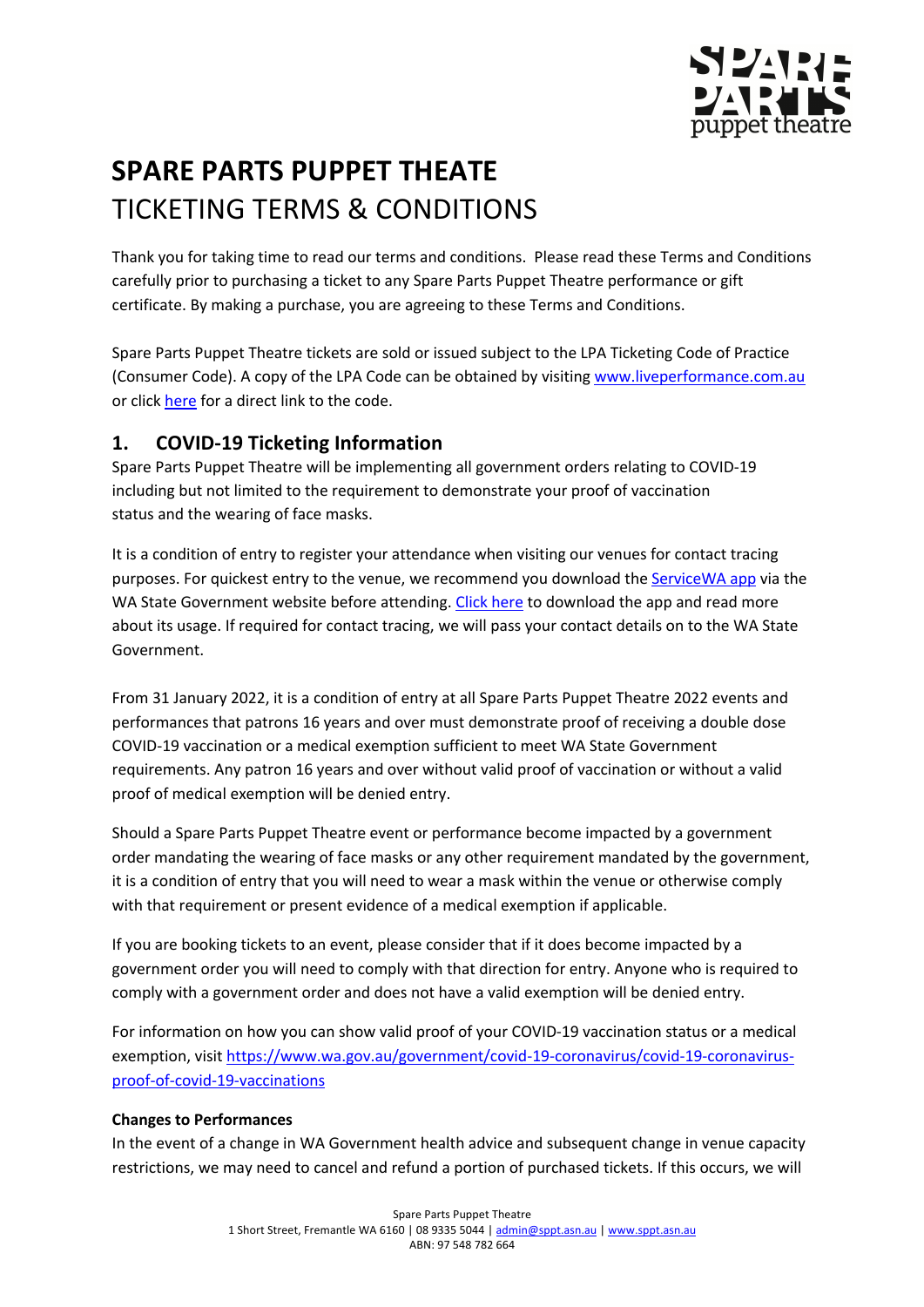

cancel the most recently purchased tickets first. Earlier purchases will take precedence. We recommend booking as early as possible to avoid disappointment. 

We will endeavour to inform you of any changes to events you have purchased tickets for as soon as possible – please ensure your contact details are current and accurate. If you fail to supply sufficient and appropriate contact information, Spare Parts Puppet Theatre is not responsible for failure to contact you. For more information about the data we collect, please see our **Privacy Policy**.

#### **Exchanges, Credits and Refunds**

In the event that you are unable to attend your event due to any COVID-19 related reason, including but not limited to illness, insufficient proof of vaccination status, waiting on COVID-19 test results, being in contact with a person suspected of having contracted COVID-19, or receiving direction to quarantine or self-isolate, as per the LPA Ticketing Code of Practice we are not required to provide a refund or exchange of tickets, vouchers, or gift certificates.

We may consider exchanges or account credits at our discretion. Please contact us as soon as possible in advance of your event if you are unable to attend for any of the above reasons at admin@sppt.asn.au or 08 93355 5044.

### **2. Ticket Purchases**

#### **Refunds & Exchanges**

All ticket purchases are final and shall not be refunded, except as required by law or in accordance with the Live Performance Australia (LPA) Ticketing Code of Practice or as otherwise specified by Spare Parts Puppet Theatre. There is no right of refund or exchange on tickets, unless a performance in cancelled.

In the event of an Event Cancellation, Spare Parts Puppet Theatre will provide a refund or exchange of the ticket price to all tickets holders.

Booking fees and charges are non-refundable.

Ticket Exchanges are permitted to another performance, strictly subject to availability. Please contact us no later than 2 business days in advance of the performance to allow time for processing – Spare Parts Puppet Theatre is not responsible if we are unable to process your exchange in time. Exchanges of this nature are subject to a transaction fee of \$4.95 per exchange, in addition to any cost difference(s) if the new tickets are a higher price. If a refund or exchange is made, Spare Parts Puppet Theatre may retain any fee it has charged to the extent permitted by the law.

#### **Ticket Purchase Delivery**

On completion of booking ticket buyers who have supplied a valid email address will receive a confirmation email. Ticket purchasers should bring their confirmation email to the venue as proof of purchase.

#### **Payment Options**

Spare Parts Puppet Theatre accept the following cards for on-line transactions: Visa, Mastercard.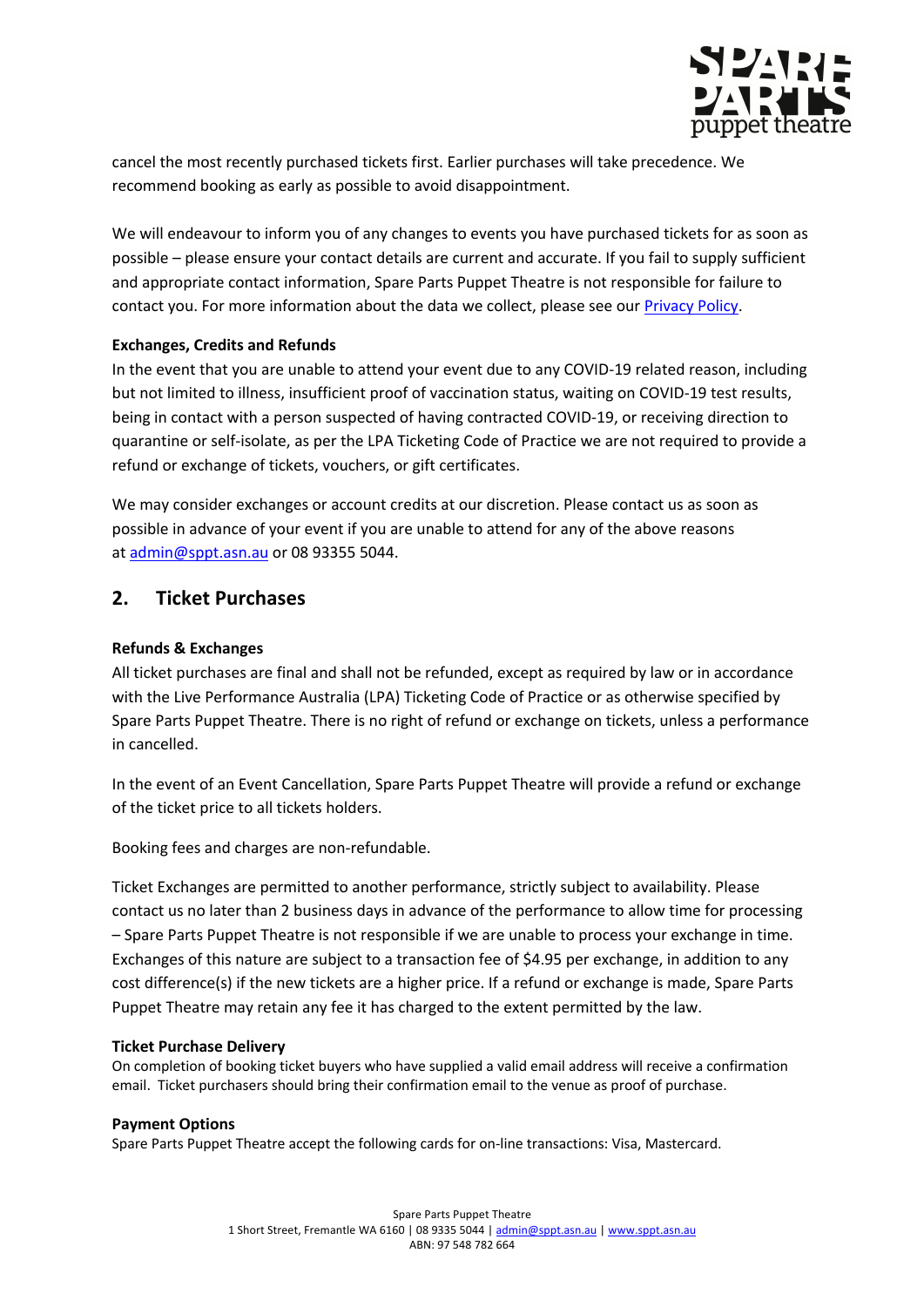

#### **Cash Purchases**

Cash purchases may be made in person at the Spare Parts Puppet Theatre Box Office. The Box Office is open Mon – Fri , 9am – 4pm & Saturdays from 9am – 2:30pm during season.

#### **Fees, Charges & Postage**

Spare Parts Puppet Theatre charges a booking fee of \$4.95 per transaction. This fee applies to exchange transactions. Booking fees and charges are non-refundable.

If you purchase merchandise from our website and choose to have it delivered by post an additional fee will apply. Postage fees are non-refundable. If you have selected delivery by mail please allow at least 14 days for your order to arrive at your nominated address. Spare Parts Puppet Theatre will not be held liable for merchandise that is lost in the post and may not issue a replacement.

#### **Gift Certificates**

Gift certificates can be used to purchase events through www.sppt.asn.au or by calling: 08 9335 5044. Gift Vouchers are valid for three years from purchase.

Gift certificates are not exchangeable for cash, including any unused value at the end of the validity period.

#### **Conditions of Purchase**

Spare Parts Puppet Theatre collects your individual information in case of an event cancellation or change. If you fail to supply sufficient and appropriate contact information, Spare Parts Puppet Theatre is not responsible for failure to contact you.

Ticket holders attending the event do so at their own risk. To the maximum extent permitted by law, Spare Parts Puppet Theatre is not responsible for any loss, damage, harm or injury arising from a ticket holder's entry to a venue or performance within a venue.

Spare Parts Puppet Theatre reserves the right to change any element of a performance sales structure, including but not limited to pricing, at any time and without notice.

In the event of a cancelled or changed performance or ticket, Spare Parts Puppet Theatre is not liable for any additional expenses incurred by ticketholders including transport, parking, or any other expense.

Spare Parts Puppet Theatre reserves the right to video, photograph, broadcast or telecast the event. Tickets are only valid when purchased through an authorised agent. Tickets may not be resold or offered for unauthorised resale for an amount which exceeds the original ticket price by more than 10%, or as specified by law.

Spare Parts Puppet Theatre reserves the right to cancel any ticket sold or offered for unauthorised resale in breach of this condition, without notice and without a refund, and the ticket holder may be refused entry into the event.

## **3. Venue Conditions**